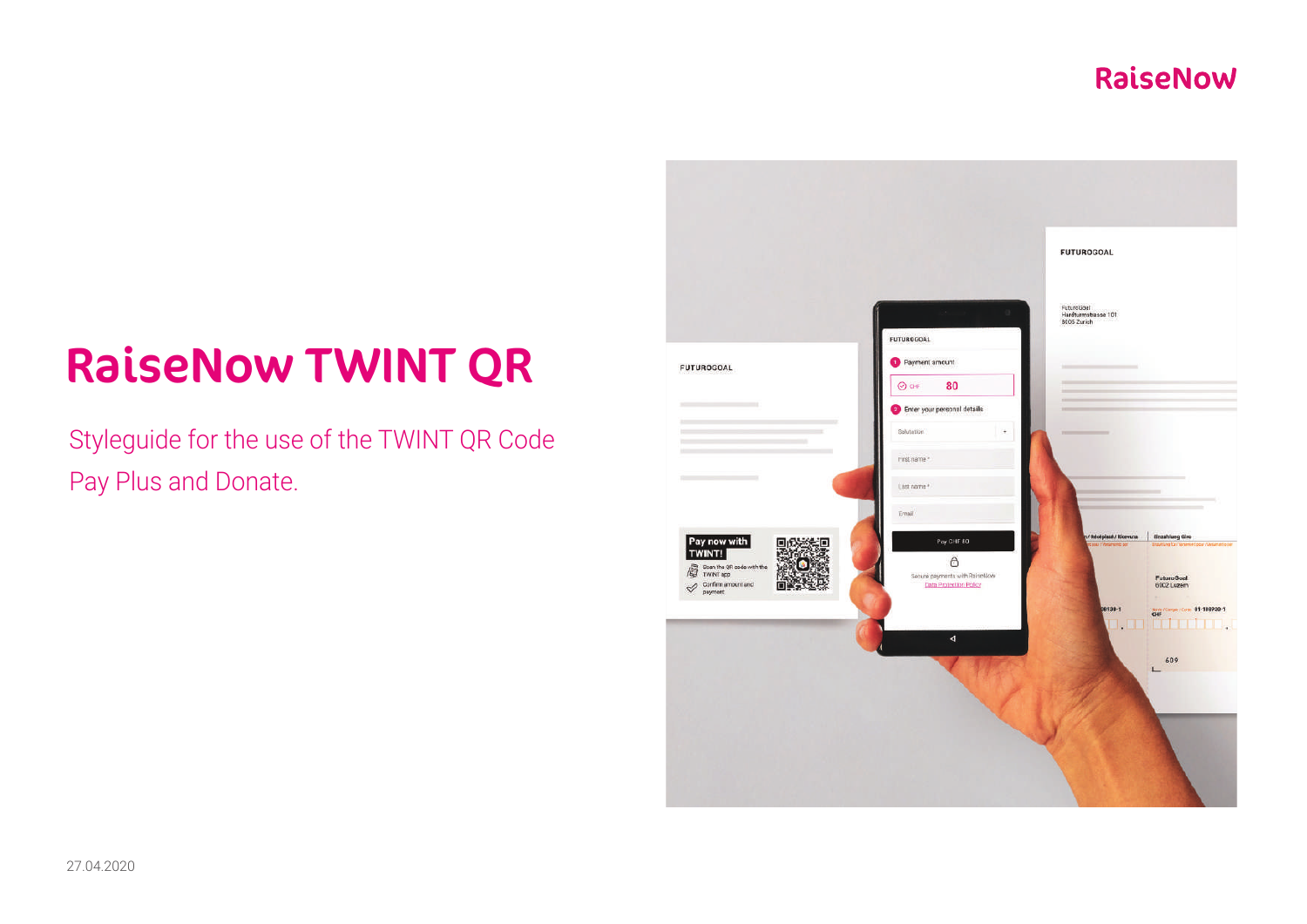### Introduction

This document serves as a manual for the use of the TWINT QR Code for Pay Plus and Donate. The downloaded files (QR Code + Call To Action) should not be edited but integrated into the printing material. Edited files do not meet the given design guidelines from TWINT. The QR Code downloads are available in three colors (gray, black, white).

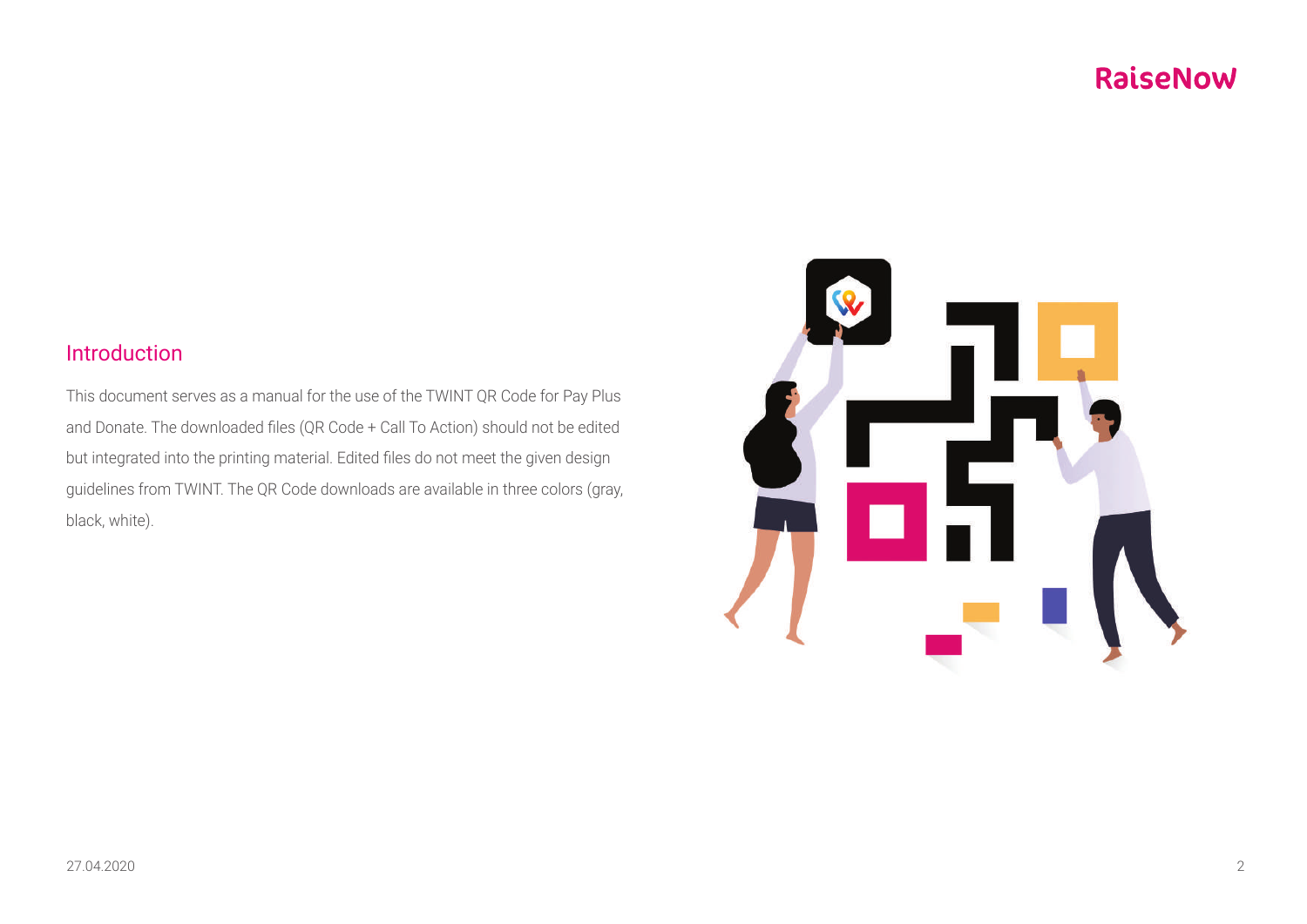### Use of different sizes

The downloaded package contains one size QR Code. To ensure the readability and functionality of the QR Code, the provided PNG should not be cropped.

#### Size (184 mm x 84 mm)

Scale-down up to 50% the size of the provided QR Codes for smaller print formats like DIN A5 or DIN A4.



Use actual size QR Codes for larger print formats like DIN A3 or posters. If you would need a bigger format, please contact RaiseNow.

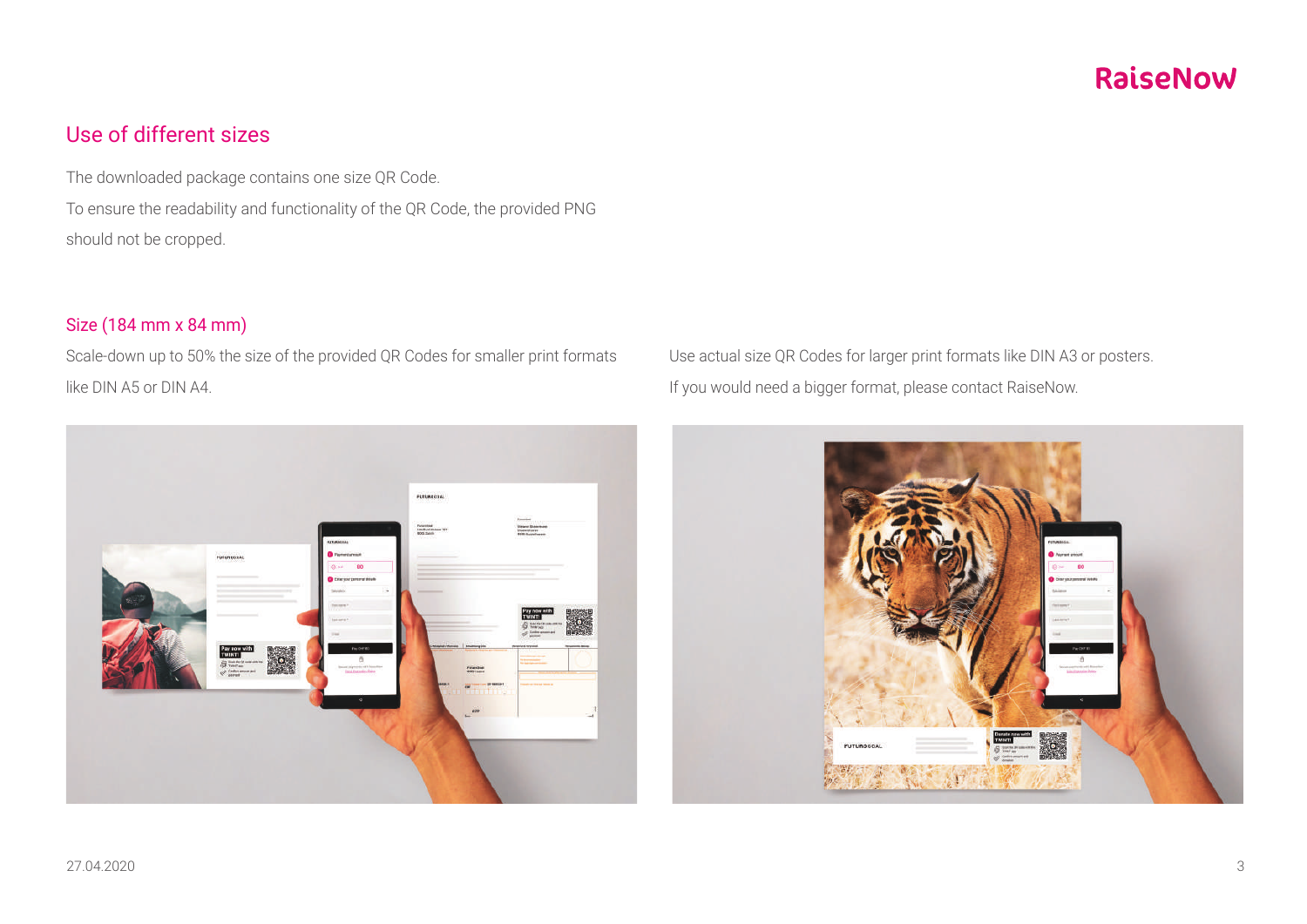### Use of different background colors

The Call To Action should be well integrated and not too disruptive, but at the same time it should be striking enough and clearly visible. The backgrounds serve to improve readability and also to ensure that the individual elements, such as text, QR Code, and icons, feel consistent and like they belong together.

#### Good examples

The QR Code + Call To Action clearly stand out from the background.





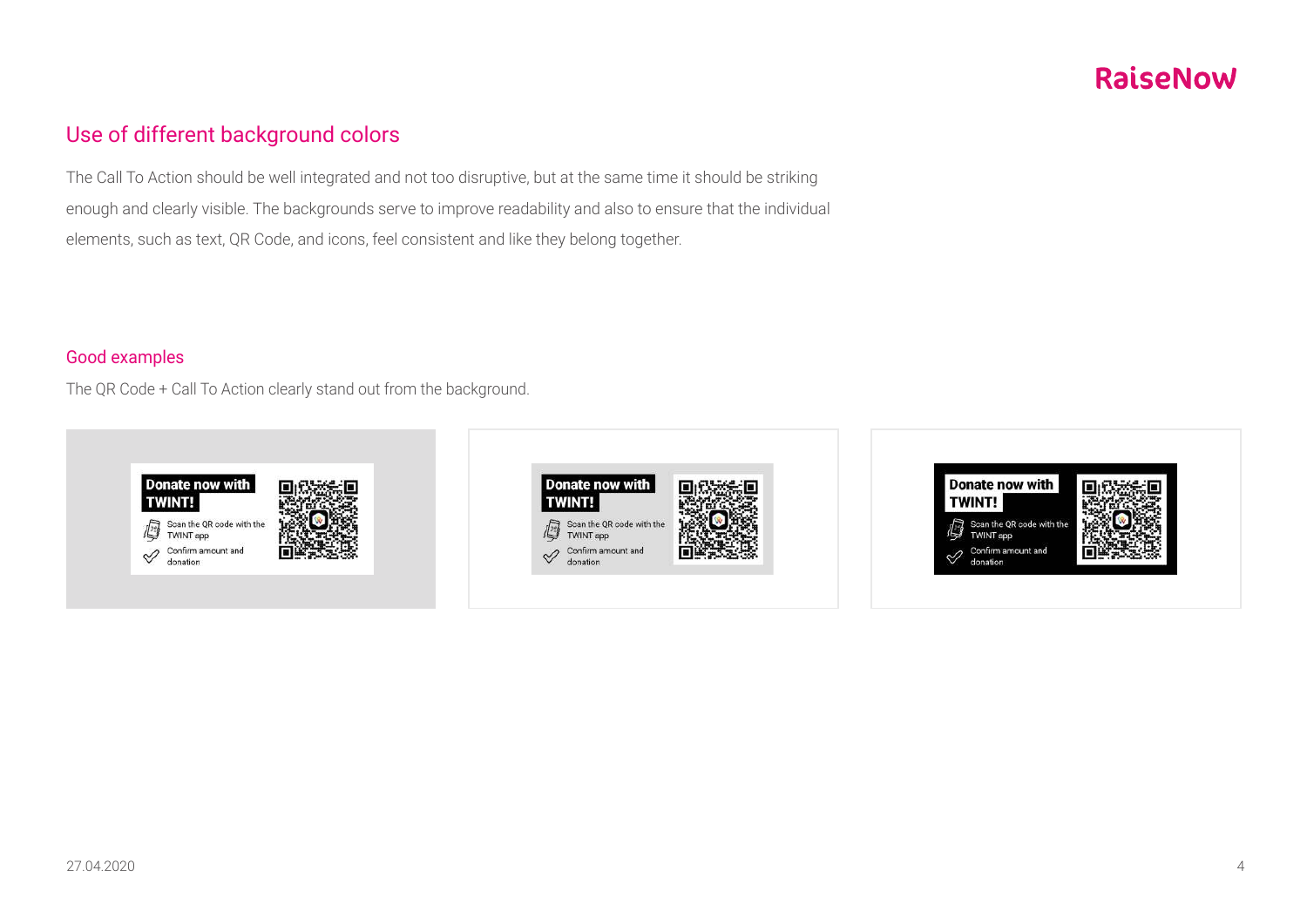### Do's and don'ts

To ensure that the QR Code functions correctly, the downloaded files (QR Code + Call To Action) should not be edited or modified. Edited files do not meet the given design guidelines from TWINT.

#### Do not

Stretch or compress the provided files.



#### Do not

Crop or separate the QR Code from the Call To Action.



#### Do not

Use transparency or layer effects.